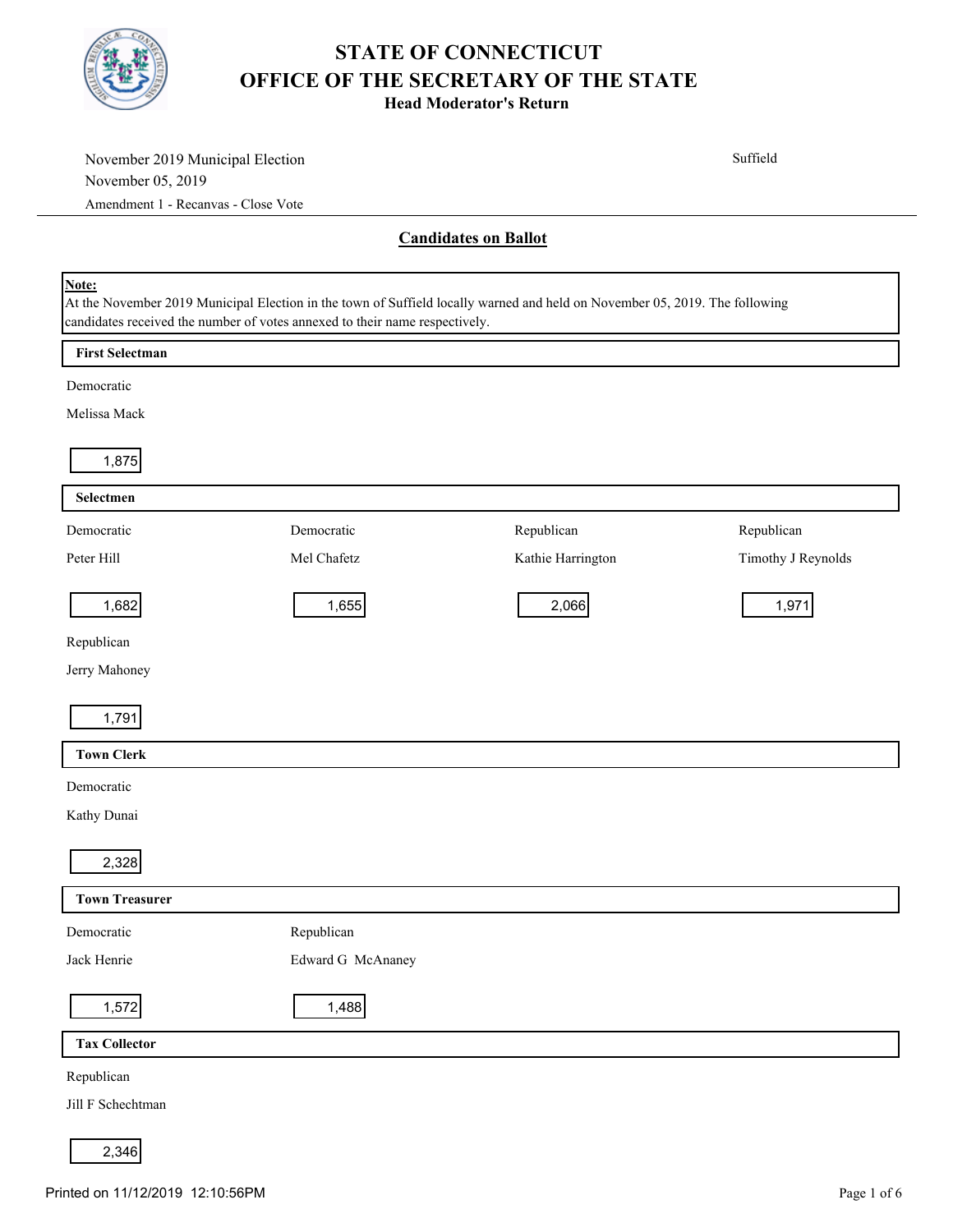

| November 2019 Municipal Election<br>November 05, 2019<br>Amendment 1 - Recanvas - Close Vote |                             |                 | Suffield             |  |
|----------------------------------------------------------------------------------------------|-----------------------------|-----------------|----------------------|--|
| <b>Board of Finance Full Term</b>                                                            |                             |                 |                      |  |
| Democratic                                                                                   | Democratic                  | Republican      |                      |  |
| Chris Childs                                                                                 | Ann Huntington<br>Mickelson | Eric Harrington |                      |  |
| 1,906                                                                                        | 1,989                       | 2,193           |                      |  |
| Board of Finance To Fill Vacancies for Two Years                                             |                             |                 |                      |  |
| Democratic                                                                                   | Republican                  |                 |                      |  |
| J Michael Stevens                                                                            | <b>Tracy Eccles</b>         |                 |                      |  |
| 1,120                                                                                        | 1,849                       |                 |                      |  |
| <b>Board of Finance Alternate</b>                                                            |                             |                 |                      |  |
| Democratic                                                                                   | Republican                  |                 |                      |  |
| Tom Frenaye                                                                                  | Michael Haines              |                 |                      |  |
| 1,406                                                                                        | 1,577                       |                 |                      |  |
| <b>Board of Education</b>                                                                    |                             |                 |                      |  |
| Democratic                                                                                   | Democratic                  | Democratic      | Republican           |  |
| James Mol                                                                                    | Jamie Drzyzga               | Brian Fry       | Scott R Lingenfelter |  |
| 1,604                                                                                        | 1,828                       | 1,781           | 1,977                |  |
| Republican                                                                                   | Republican                  |                 |                      |  |
| Glenn Gazdik                                                                                 | Melissa Finnigan            |                 |                      |  |
| 1,707                                                                                        | 2,204                       |                 |                      |  |
| <b>Board of Assessment Appeals</b>                                                           |                             |                 |                      |  |
| Democratic                                                                                   | Republican                  |                 |                      |  |
| Roger Ives                                                                                   | Lisa Anderson               |                 |                      |  |
| 1,149                                                                                        | 1,788                       |                 |                      |  |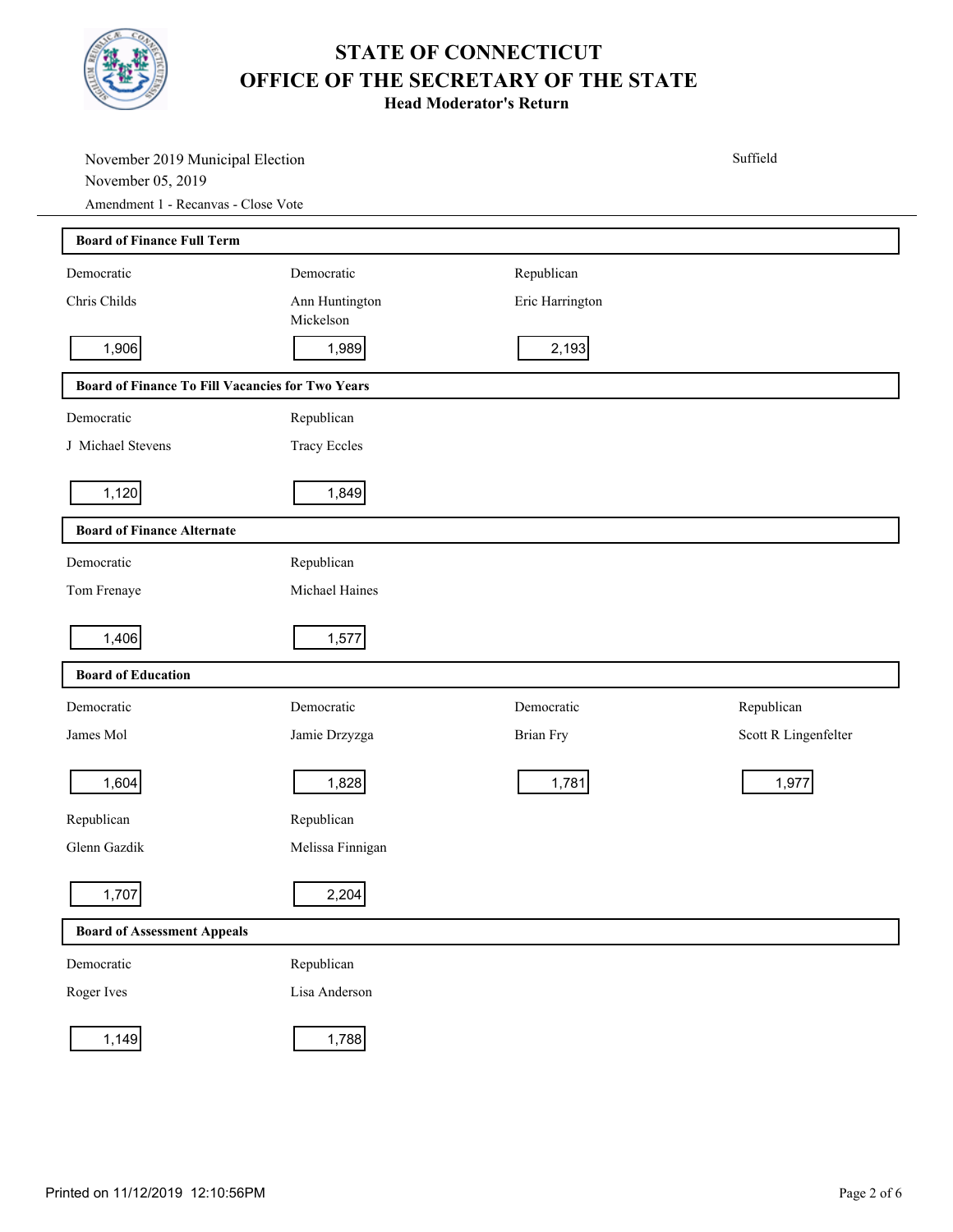

| November 2019 Municipal Election<br>November 05, 2019 |                    |                  | Suffield      |  |
|-------------------------------------------------------|--------------------|------------------|---------------|--|
| Amendment 1 - Recanvas - Close Vote                   |                    |                  |               |  |
| <b>Planning and Zoning Commission</b>                 |                    |                  |               |  |
| Democratic                                            | Democratic         | Republican       | Republican    |  |
| Virginia Bromage                                      | Despina Tartsinis  | Donald Rawling   | Tracy Hespelt |  |
| 1,717                                                 | 1,392              | 1,798            | 1,931         |  |
| <b>Planning and Zoning Commission Alternates</b>      |                    |                  |               |  |
| Democratic                                            | Democratic         | Republican       |               |  |
| Aysha Moore                                           | Jeff Wasilewski    | Ross Wilcox      |               |  |
| 1,434                                                 | 1,511              | 1,700            |               |  |
| <b>Police Commission</b>                              |                    |                  |               |  |
| Democratic                                            | Democratic         | Republican       | Republican    |  |
| Rick Stromoski                                        | Annie Hornish      | Kenneth Pascoe   | Tony Greco    |  |
| 1,394                                                 | 1,428              | 1,684            | 1,639         |  |
| Republican                                            |                    |                  |               |  |
| Joseph Blake                                          |                    |                  |               |  |
| 1,684                                                 |                    |                  |               |  |
| <b>Fire Commission</b>                                |                    |                  |               |  |
| Democratic                                            | Democratic         | Republican       |               |  |
| Ed O'Hurley                                           | Jay Caron          | Paul D Christian |               |  |
| 1,809                                                 | 1,834              | 2,086            |               |  |
| <b>Water Pollution Control Authority</b>              |                    |                  |               |  |
| Democratic                                            | Democratic         | Republican       | Republican    |  |
| Victor Roy                                            | Chris Rago         | John P Murphy    | Jeffrey Davis |  |
| 1,450                                                 | 1,483              | 1,782            | 1,795         |  |
| Republican                                            | Republican         |                  |               |  |
| Frank Bauchiero                                       | J Scott Guilmartin |                  |               |  |
| 1,656                                                 | 1,483              |                  |               |  |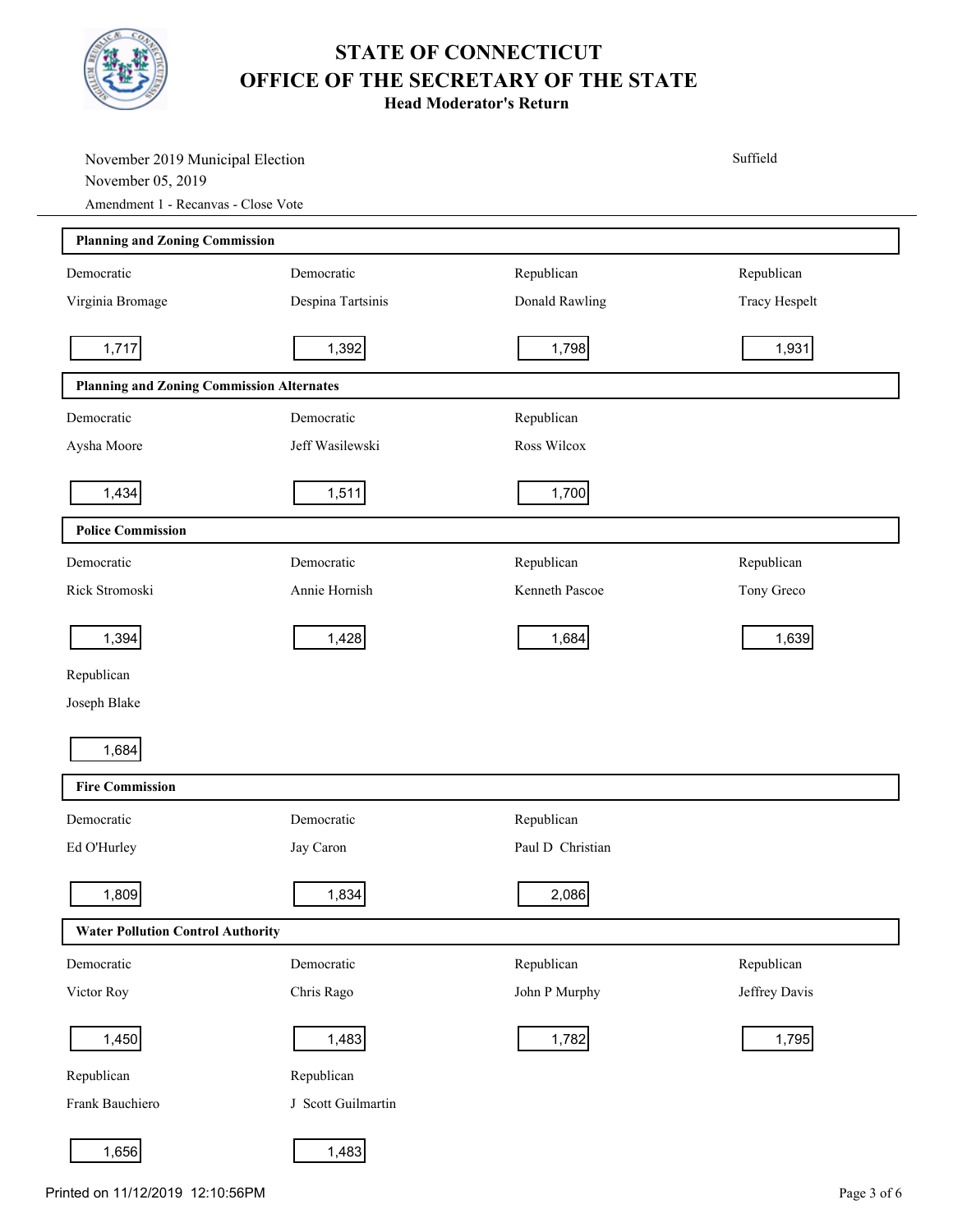

**Head Moderator's Return**

November 2019 Municipal Election November 05, 2019 Amendment 1 - Recanvas - Close Vote

Suffield

List of Votes Certified By

-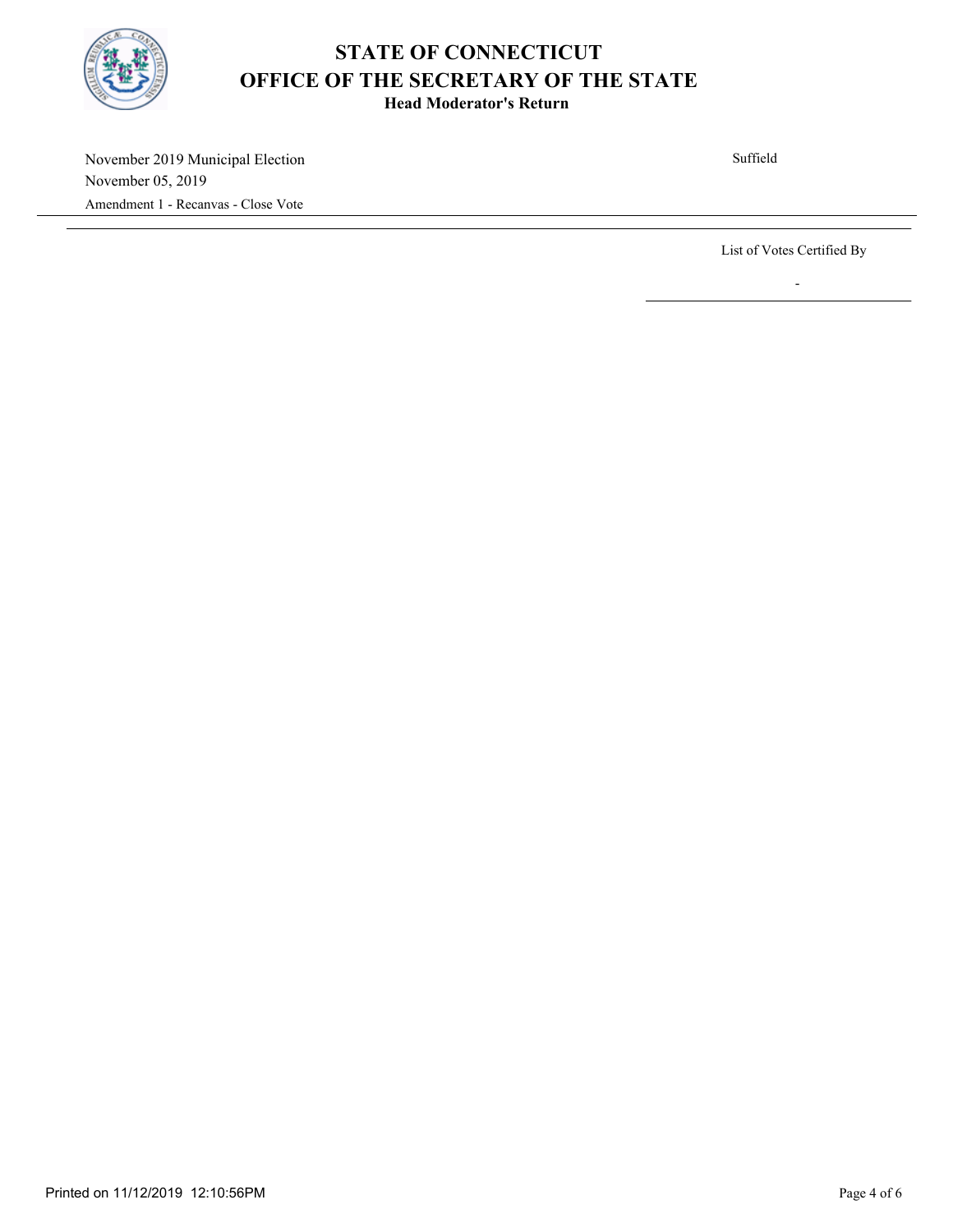| November 2019 Municipal Election<br>November 05, 2019                                                                                                                                                                                            | Suffield        |  |  |  |
|--------------------------------------------------------------------------------------------------------------------------------------------------------------------------------------------------------------------------------------------------|-----------------|--|--|--|
| Amendment 1 - Recanvas - Close Vote                                                                                                                                                                                                              |                 |  |  |  |
| <b>Report of Absentee Ballots</b>                                                                                                                                                                                                                |                 |  |  |  |
| <b>Congressional District 2</b>                                                                                                                                                                                                                  |                 |  |  |  |
| <b>Number Received from Town Clerk</b>                                                                                                                                                                                                           |                 |  |  |  |
| <b>Number Issued</b>                                                                                                                                                                                                                             |                 |  |  |  |
| <b>Election Day Registration</b><br>Presidential<br>Military<br><b>Overseas</b><br>Absentee                                                                                                                                                      |                 |  |  |  |
| ٠<br>٠<br>+<br>٠<br>$\mathsf{0}$<br>97<br>$\overline{0}$<br>11<br>$\overline{0}$                                                                                                                                                                 | $\equiv$<br>108 |  |  |  |
| <b>Number Rejected</b>                                                                                                                                                                                                                           | $(\cdot)$       |  |  |  |
| Absentee<br>Military<br><b>Overseas</b><br><b>Election Day Registration</b><br><b>Presidential</b>                                                                                                                                               |                 |  |  |  |
| ٠<br>٠<br>٠<br>1<br>$\overline{0}$<br>٠<br>$\mathsf{0}$<br>0<br> 0                                                                                                                                                                               | $\equiv$        |  |  |  |
| Number Counted                                                                                                                                                                                                                                   | 107             |  |  |  |
|                                                                                                                                                                                                                                                  |                 |  |  |  |
| <b>Report of Provisional Ballots</b>                                                                                                                                                                                                             |                 |  |  |  |
| Total Provisional Ballots Issued Town wide                                                                                                                                                                                                       | $\overline{0}$  |  |  |  |
| <b>Official Check List Report</b>                                                                                                                                                                                                                |                 |  |  |  |
| <b>Names on Official Check List</b>                                                                                                                                                                                                              | 9,230           |  |  |  |
| (Names on the Official check list-Names on Active List and names Restored to the Active List<br>$(+)$<br>on Election Day; also Overseas Ballot Applicants.)                                                                                      |                 |  |  |  |
| <b>Election Day Registration</b>                                                                                                                                                                                                                 | 11              |  |  |  |
| (Total Election Day Registration (EDR) Issued)                                                                                                                                                                                                   |                 |  |  |  |
| <b>Grand Total Names on Active List</b>                                                                                                                                                                                                          | 9,241           |  |  |  |
| <b>Names Checked as Having Voted</b>                                                                                                                                                                                                             | 3,228           |  |  |  |
| (Total of names-by-name count of ALL names checked on the Official Check List as having<br>voted at the polls, by Absentee ballot and by Overseas Ballot -- including names checked at<br>the absente ballot central counting location, if any.) |                 |  |  |  |
| Total Votes for Governor/President<br>All Candidates                                                                                                                                                                                             | 0               |  |  |  |
| (This number should be less than or Equal to names checkes as having voted)                                                                                                                                                                      |                 |  |  |  |